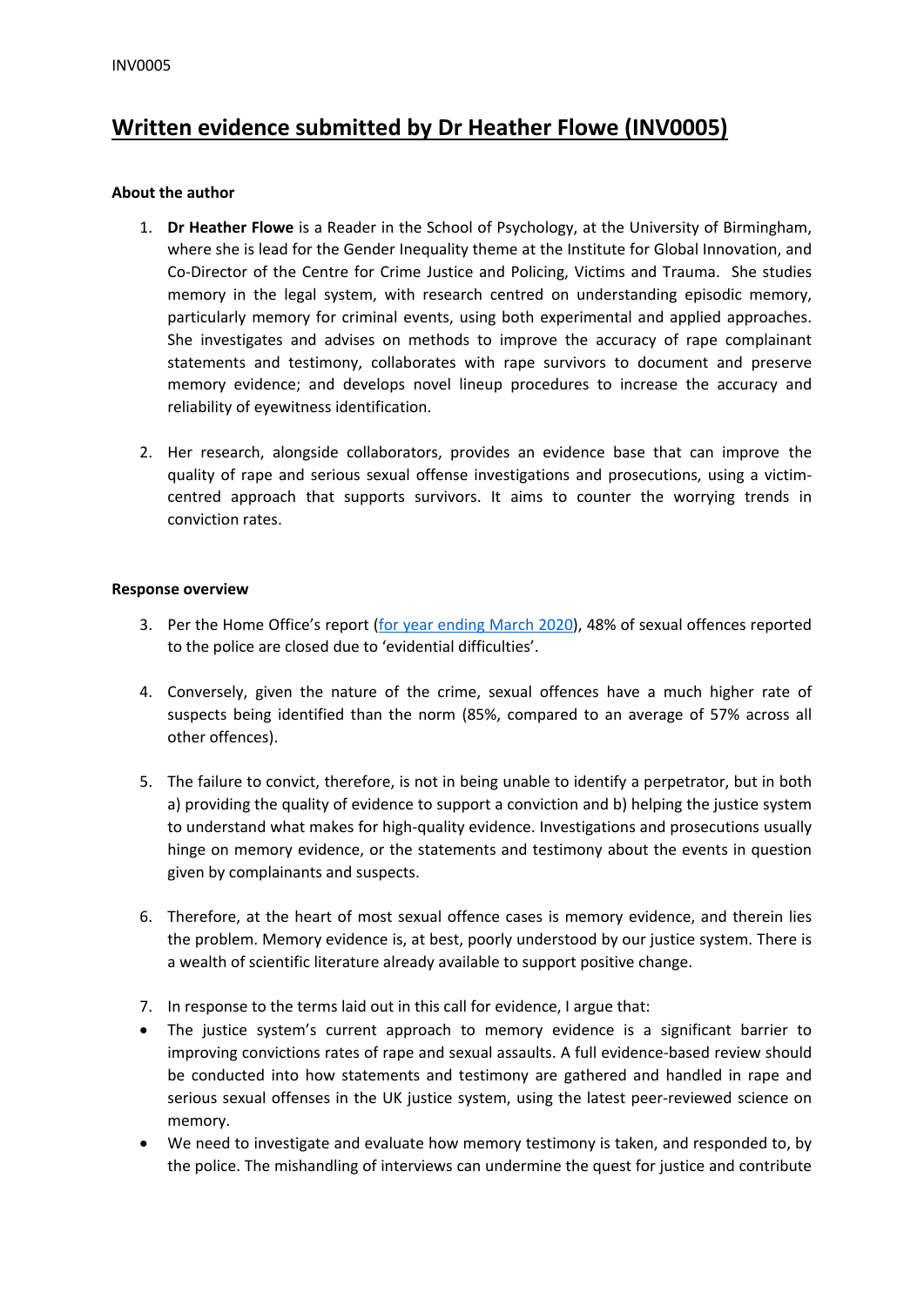the 48% 'evidential difficulties' outcome rate. Current procedures also tend to put survivors in a place where they feel blamed rather than believed.

- The early responses to a survivor of a rape or sexual assault are crucial. An evidence-based suite of training for medical, police, and legal practitioners who interact with survivors of abuse and violence would be helpful.
- A number of myths and misconceptions about rape and sexual assault continue to pervade both the courtroom and wider society. The updated CPS guidelines is a positive step towards helping prosecutors, but more can be done. Government should lead a public campaign to dispel the common myths and stereotypes often repeated in sexual assault and domestic violence criminal investigations and trials.
- Combatting rape and sexual assault is a particularly knotty problem. Government should establish an interdisciplinary taskforce on rape and sexual assault to ensure long-term oversight of reform.

#### **Recommendations**

- 8. **Conduct a full review of how statements and testimony of victims are gathered and handled in police interviews, investigations, and at trial, for rape and other sexual offenses.**
- 9. The first recommendation is to conduct a full evidence-based review of how memory evidence is handled in rape and other sexual offences in the UK justice system. This review should bring the justice system in line with the science of memory.
- 10. This review must include reference to the impact of alcohol, drugs and trauma on memory recall – namely that the science does *not* support them being used as legitimate reason to distrust the recollections of a victim or witness.
- 11. As per *R v Bree* **[2007] (in which the Court of Appeal** determined that if a victim had temporarily lost their ability to consent, because of the effects of drink and/or drugs, then they were not consenting), we need a similar step-change to remove misconceptions about intoxication on memory undermining justice for survivors.
- 12. This is something we hope will be incorporated into the next round of CPS guidelines (due in 2021), but it needs to be more widely reflected and supported across the UK Justice system.
- 13. This should in turn be used to inform a secondary review of the initial interview process for victims of rape or sexual assault (normally by police). Evidence-based interviewing practices are needed to maintain victim engagement, and ensure that complainants are consistently interviewed in the same manner across interview contexts (FME, police).
- 14. More clearly specified guidelines are required around how to question witnesses to allow them to achieve their best evidence, particularly for groups who may struggle to communicate their experiences clearly (people with disabilities, children, and those who do not speak English as a first language), and those who have been traumatised or have consumed intoxicants.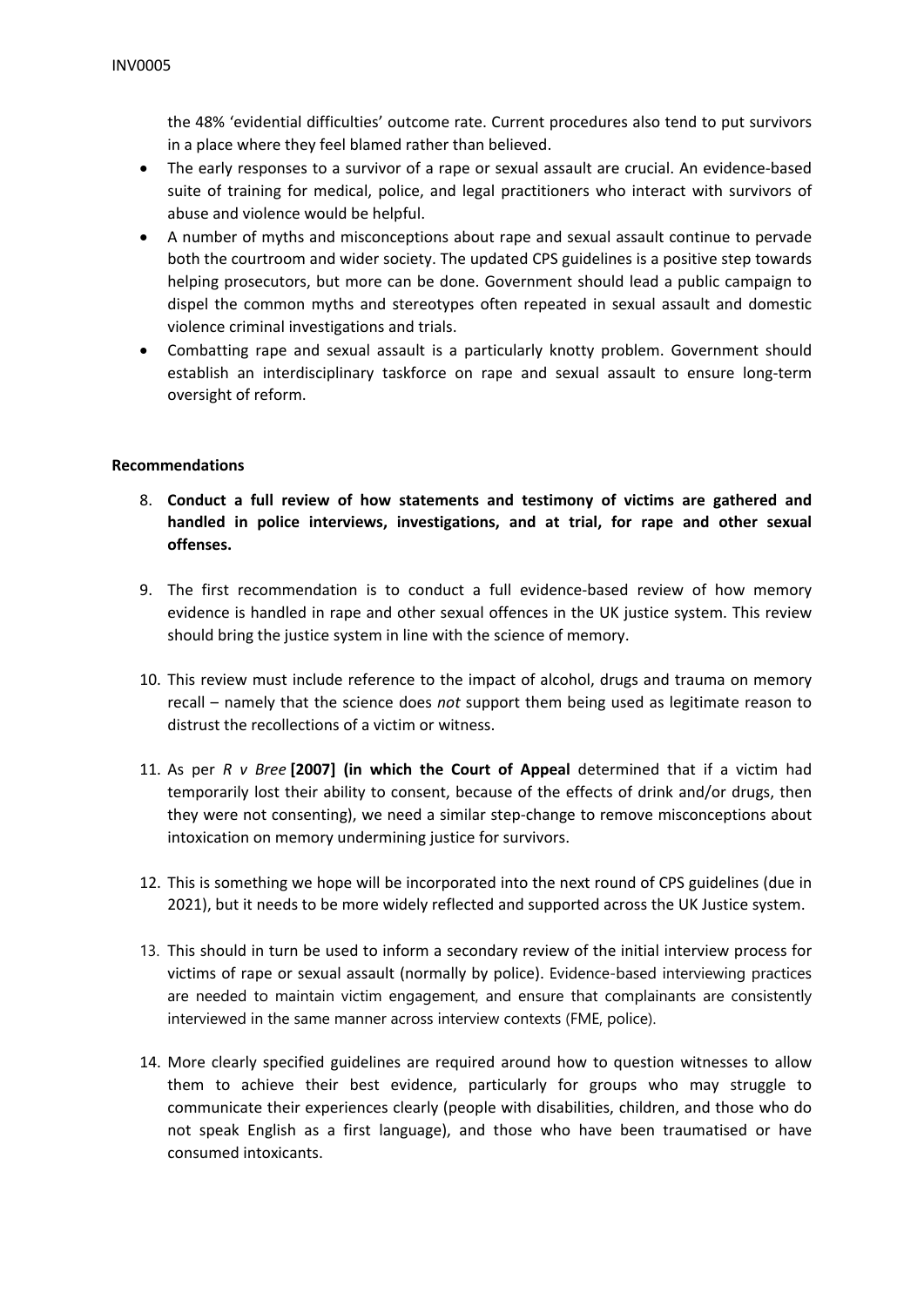- 15. We know from people who have experienced the interview process that they often feel disbelieved, and pressured to remember even minute details of the incident itself – believing that failing to remember everything casts doubt on the accuracy of the memories they do report.
- 16. Complainants expressing that they do not remember or know the answer to a given question, which in fact shows honest memory reporting, is often used to undermine the whole of the complainant's testimony. In reality, it is the legal process of how witnesses are questioned that undermines the testimony. When people freely report their memories, [even](https://pubmed.ncbi.nlm.nih.gov/26278075/) [if](https://pubmed.ncbi.nlm.nih.gov/26278075/) [they](https://pubmed.ncbi.nlm.nih.gov/26278075/) [were](https://pubmed.ncbi.nlm.nih.gov/26278075/) [intoxicated](https://pubmed.ncbi.nlm.nih.gov/26278075/) [during](https://pubmed.ncbi.nlm.nih.gov/26278075/) [memory](https://pubmed.ncbi.nlm.nih.gov/26278075/) [encoding](https://pubmed.ncbi.nlm.nih.gov/26278075/), research has shown that they are more than 90% correct in the information they provide. When they are subject to focused and repeated questioning about details they do not know, accuracy drops.
- 17. This needs to be combatted by addressing certain myths about how memory actually works and what victim expressions of their certainty actually tells us, and adapting the investigative and other legal processes accordingly.
- 18. Furthermore, being treated with dignity and respect by the criminal justice system aids survivor engagement with the legal system and recovery.
- 19. This second review should also address the need for improved data collection to support future research and policy decisions (e.g. request for consent that anonymised interviews can be used for research and evaluating police interview practices). The better we understand the questions being asked in interviews, the better we can provide training to interviewers on avoiding bias.

## 20. **Enable a suite of training for practitioners who interact with survivors of abuse and violence**

- 21. The academic community have the expertise to support a suite of training on memory, statements, and testimony to aid prosecutors. The interaction between academia and justice exists already, but barely in terms of the evidence-base around memory. Support for a UK-wide programme would help prosecutors to access this information.
- 22. As with recommendation 3 (below, on myths and stereotypes), further suggestions are made that unconscious bias training within police forces is expanded to include common preconceptions about rape victims based on their sexual history, intoxication at the time of the attack, and what is deemed to be 'promiscuous' behaviour. None of these factors are reasons to doubt the witness' ability to remember details about their attacker – but anecdotal evidence from support organisations suggests that these are commonly used in interviews to cast doubt on testimony, which can lead to victims withdrawing their allegation.
- 23. Training for first responders is important and included in this are health professionals who are often at the frontline of supporting survivors. This should extend into volunteer support organisations (SARCs, etc). A review of the available guidance suggests serious inconsistencies in how people first discuss the incident with a victim. Standardised training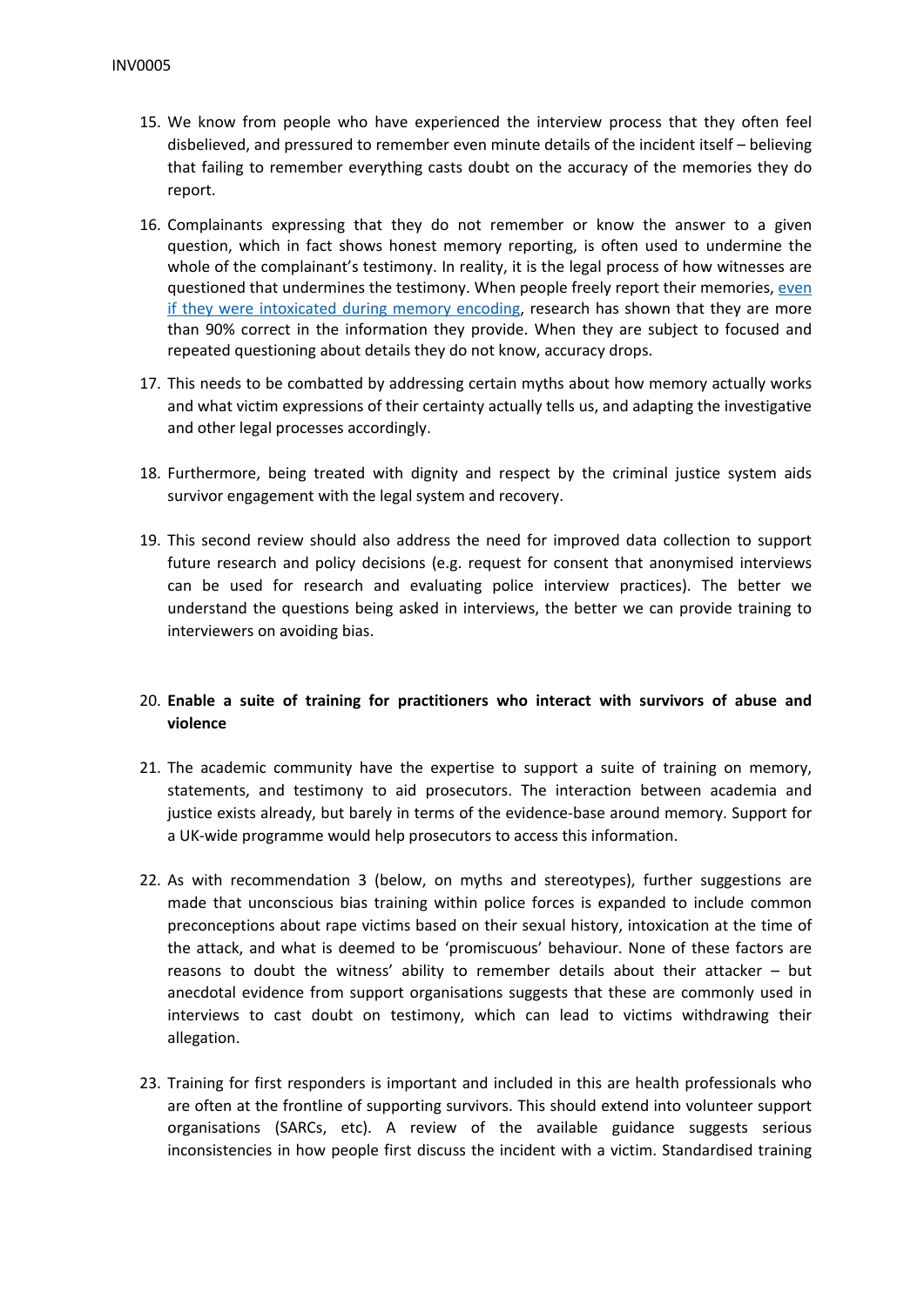across these disparate groups could both better support victims *and* help with improving the quality of witness accounts.

#### **Combat myths and stereotypes around rape and sexual assault**

- 24. The CPS' [revised](https://www.cps.gov.uk/legal-guidance/rape-and-sexual-offences-chapter-4-myths-and-stereotypes) [guidelines](https://www.cps.gov.uk/legal-guidance/rape-and-sexual-offences-chapter-4-myths-and-stereotypes) contain good information to help prosecutors combat common myths about rape and sexual assault.
- 25. This extends beyond misconceptions about memory testimony.
- 26. These myths are pervasive and dangerous. [In](https://www.tandfonline.com/doi/abs/10.1080/09658211.2020.1846750) [a](https://www.tandfonline.com/doi/abs/10.1080/09658211.2020.1846750) [recent](https://www.tandfonline.com/doi/abs/10.1080/09658211.2020.1846750) [study](https://www.tandfonline.com/doi/abs/10.1080/09658211.2020.1846750) [into](https://www.tandfonline.com/doi/abs/10.1080/09658211.2020.1846750) [eyewitness](https://www.tandfonline.com/doi/abs/10.1080/09658211.2020.1846750) [testimony](https://www.tandfonline.com/doi/abs/10.1080/09658211.2020.1846750) we showed how exposure to news articles/media that prop up these myths can influence how people report detail about an incident. Participants who had previously read such an article on the inaccuracies of eyewitness memory were more likely to mediate the information given when they reported their memories about the incident.
- 27. Even within this call for evidence, there is an early reference to "whether there are sufficient safeguards for those who are accused of rape and sexual offences to ensure that they receive a fair trial." This is unquestionably important, but also reflective of an imbalance in our approach. In 2019-20, police recorded 55,130 rapes in England and Wales, and many more sexual assaults. Of those *reported* rapes, only 1.4% were convicted. We must ensure a fair trial for the accused while acknowledging that a real-world conviction rate of less than 1% of sexual offences necessitates an overhaul of how we prosecute. Furthermore, by embracing the recommendations above and improving our approach to memory testimony in line with science, it would serve to improve the quality of all investigations – helping to protect those who are victim of a false accusation.
- 28. There are plenty of studies available that dispel the common myths and stereotypes often used by defence lawyers. To truly counteract them it needs a broader community campaign beyond the justice system, fronted by the UK Government, to tackle the deeply-held misconceptions about rape that are perpetuated in media and wider society.

## 29. **Create of an interdisciplinary, and multisectoral taskforce on rape, sexual assault, and domestic violence**

- 30. Creating a UK-wide taskforce is crucial, to cover the support for survivors and judicial response to rape and sexual assault, building on Scotland's "Taskforce for the improvement of services for adults and children who have experienced rape and sexual assault".
- 31. This taskforce should be a long-term initiative that aims to improve both outcomes for survivors and prosecution rates. Input should come from the justice sector, policy makers, voluntary support networks, academia, and **crucially** survivors themselves. It is pleasing to see survivors invited to contribute to this consultation, but this must continue through the planning phase, the implementation of new policies, and into the evaluation of designed interventions.